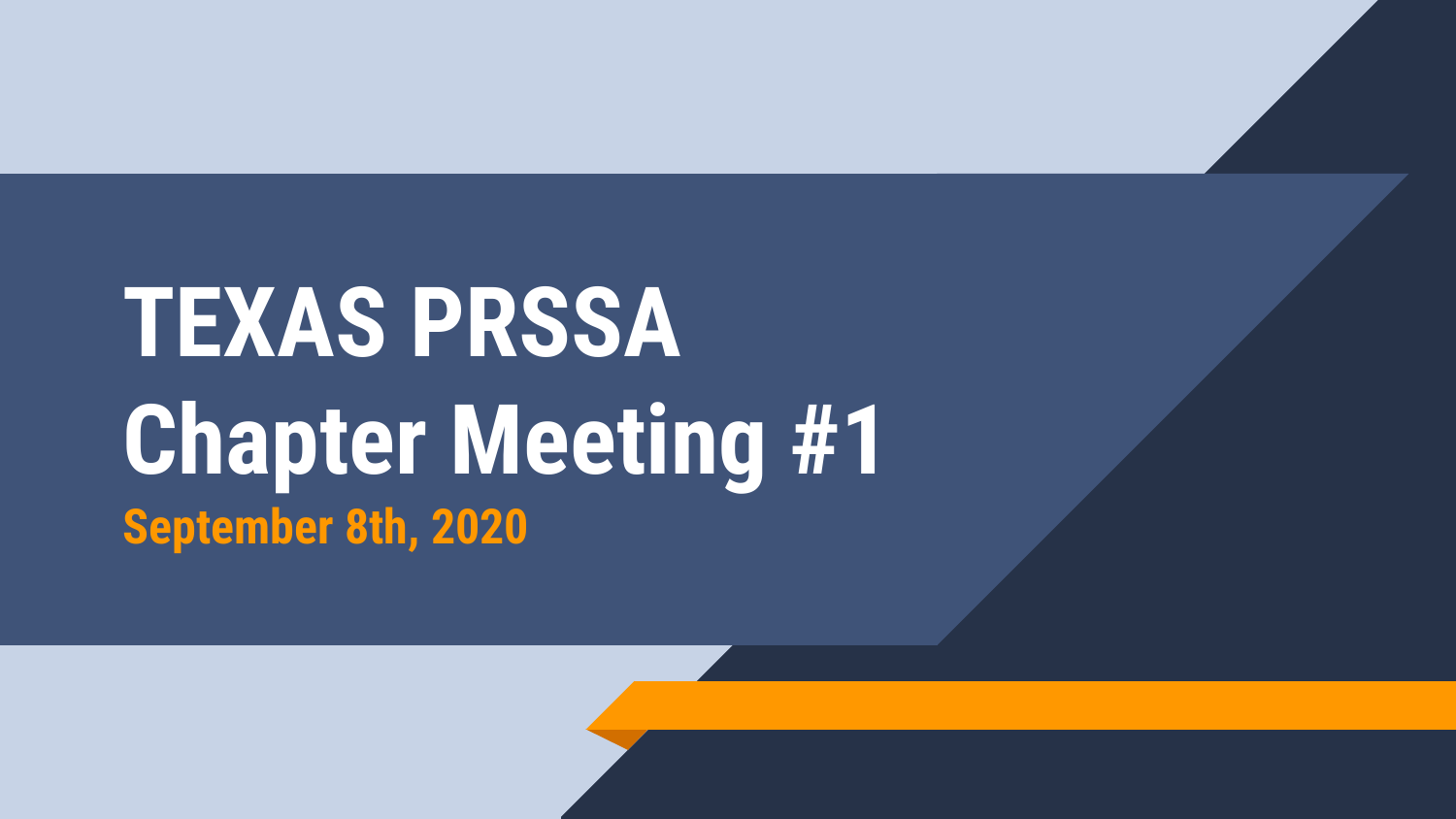

# **MEET OUR E-BOARD 2020 - 2021**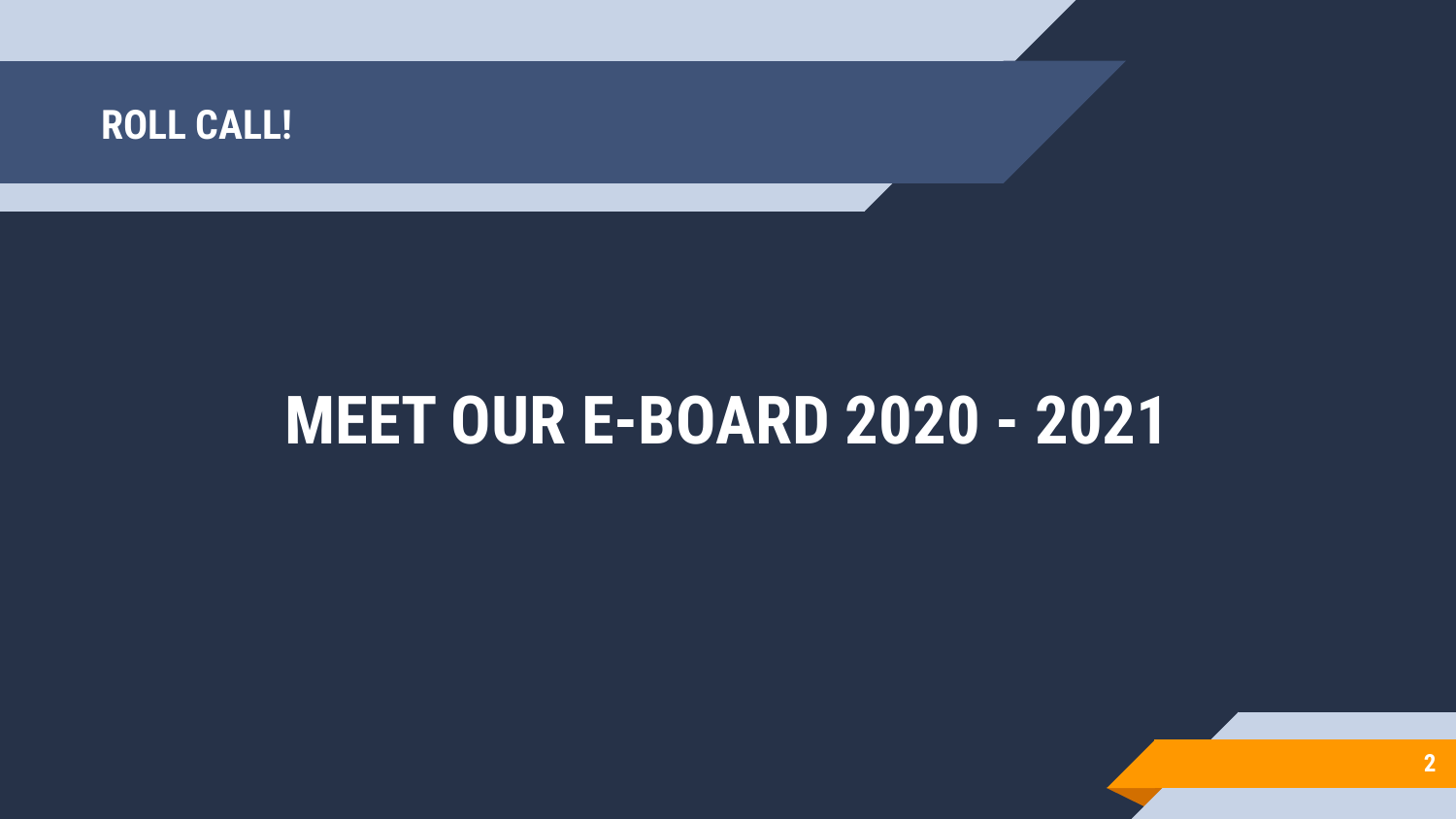#### **WELCOME TO TEXAS PRSSA**

- ▰ PRSSA Network comprises over 300 student chapters nationwide
- ▰ Texas PRSSA is one of the largest and founding chapters in the country
- ▰ Leading organization at UT for students interested in PR
- Offer career development workshops, virtual agency tours, networking opportunities, and guest speaker presentations

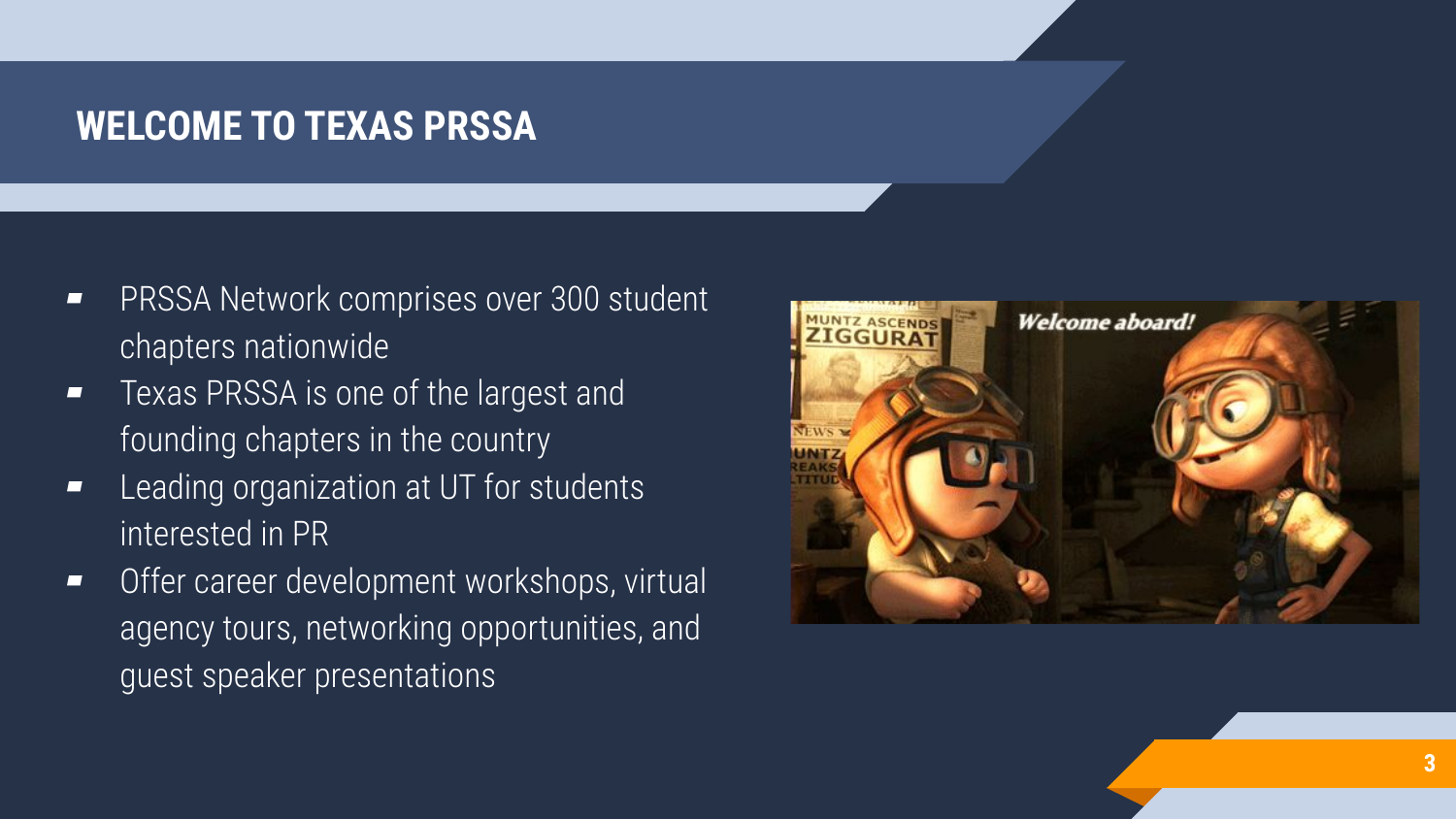

# **MEETINGS**

#### Bi-Weekly Meetings

Includes professional speakers and industry workshops

#### Monthly Virtual Agency Tours

Professionals record their day-to-day lives in the PR/Communications industry

#### Monthly Socials

Not all work and no play! Virtual socials include game and movie nights

**Next Meeting: September 22nd**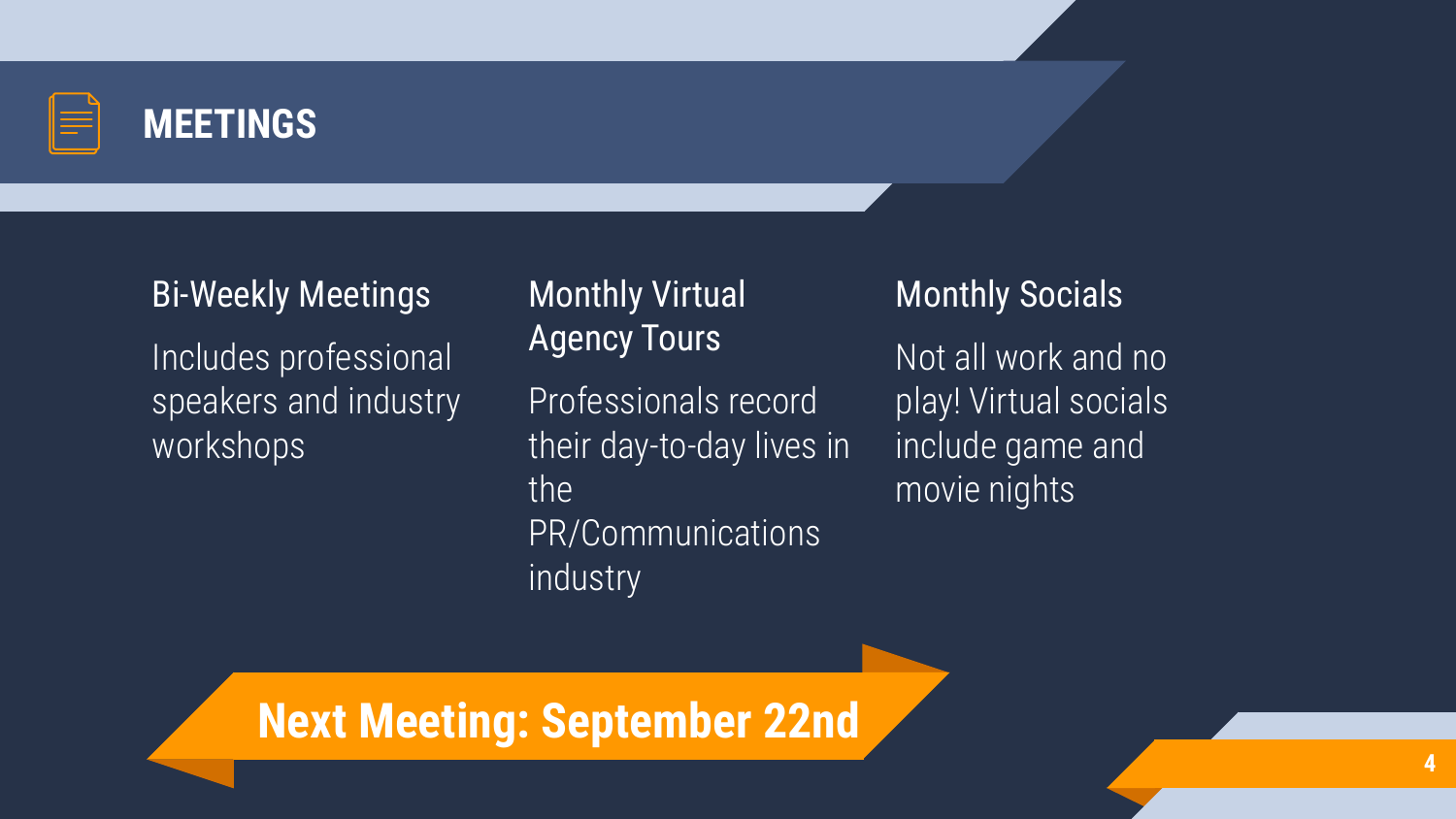#### **MEMBERSHIP APPLICATION + DUES**

- Discounted Dues- \$52
- Deadline is October 6
- Dues scholarship by October 1
	- ▻ https://forms.gle/isZCJ36Sg7pSt8FN7
- Fall 2020 Membership Form: https://forms.gle/WN4S47TNqwKqAHaP6



**Dues QR Code (top)**

**Member QR** 

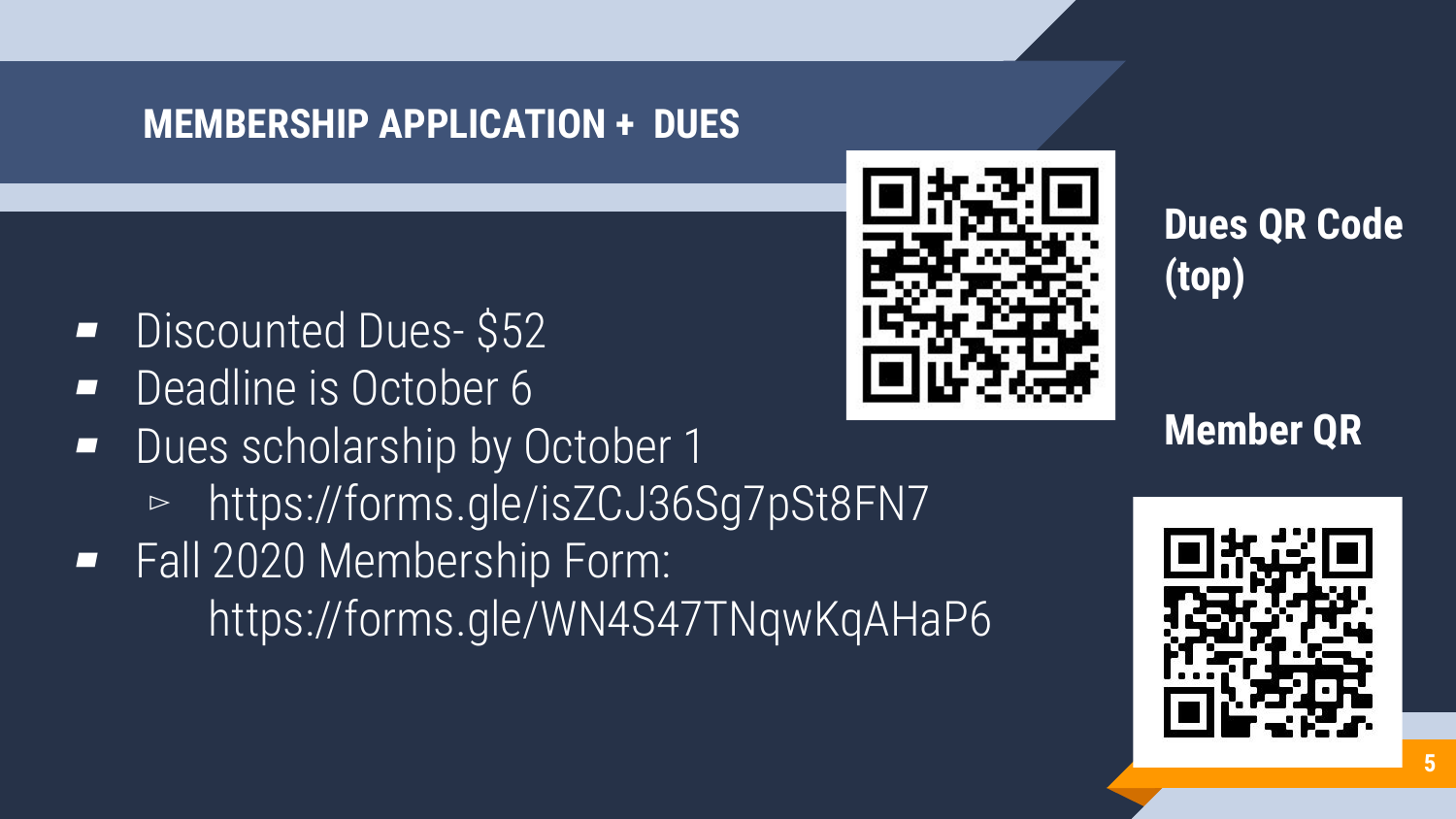### **SOCIAL MEDIA COMMITTEE APPLICATIONS**

- Apply to be a part of the Social Media Committee today!
- ▰ Applications due **September 14th by 5 PM**
- ▰ **Biweekly Meetings**
- **Time Commitment**: One additional meeting outside of regular PRSSA meetings
- Great resume builder, gain experience in social media, and you get to meet new people!



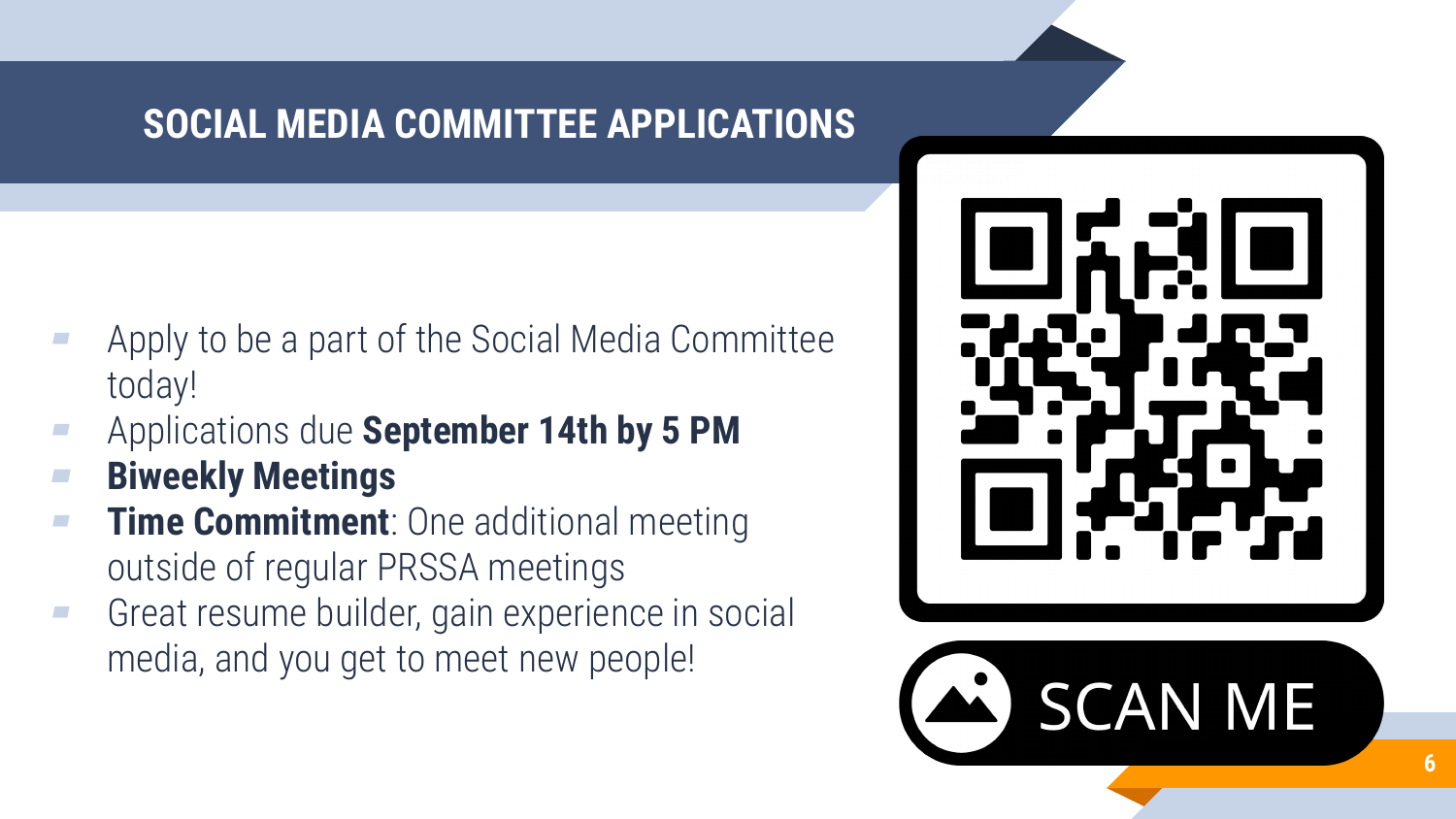## **MENTORSHIP PROGRAM APPLICATIONS**

#### **Mentorship Application QR**

- ▰ Apply for the Mentorship Program!
- Meet twice a semester with a PR professional for quidance and mentorship within the industry
- ▰ Deadline to apply is **September 14th by 11:59 PM**
- ▰ Fall 2020 Mentorship Program Form: [https://docs.google.com/forms/d/e/1FAIpQLSdab4FAph0IC9JpWwFyyEm](https://docs.google.com/forms/d/e/1FAIpQLSdab4FAph0IC9JpWwFyyEmCAVktTPCBg9ZRAoC_6VtZUMVzSg/viewform) [CAVktTPCBg9ZRAoC\\_6VtZUMVzSg/viewform](https://docs.google.com/forms/d/e/1FAIpQLSdab4FAph0IC9JpWwFyyEmCAVktTPCBg9ZRAoC_6VtZUMVzSg/viewform)
- Once matches are confirmed, you will be responsible for contacting your mentor

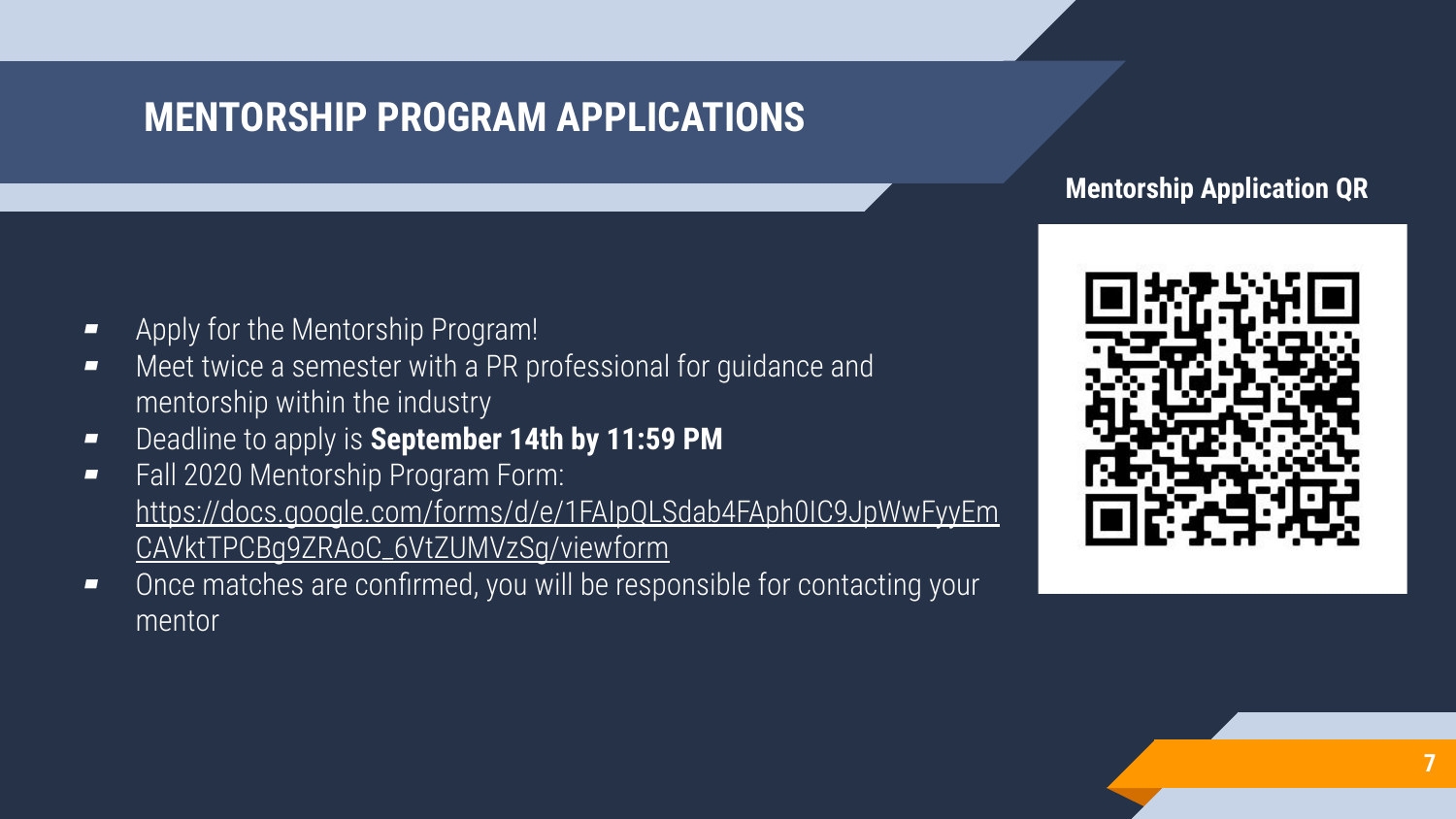#### **PRSSA REIMAGINED EVENT**



#### **PRSSA REIMAGINED PRESENTS...**

**RELATIONSHIP BUILDING BETWEEN JOURNALISTS AND PR PROS** WITH NINA SMITH, MARVIS

HERRING AND BRYCE HUFFMAN

**Hosted by GVSU PRSSA** Thursday, September 10th 7-8 PM EST **Location: Zoom** 

Interested in attending? Register by Wednesday, September 9th!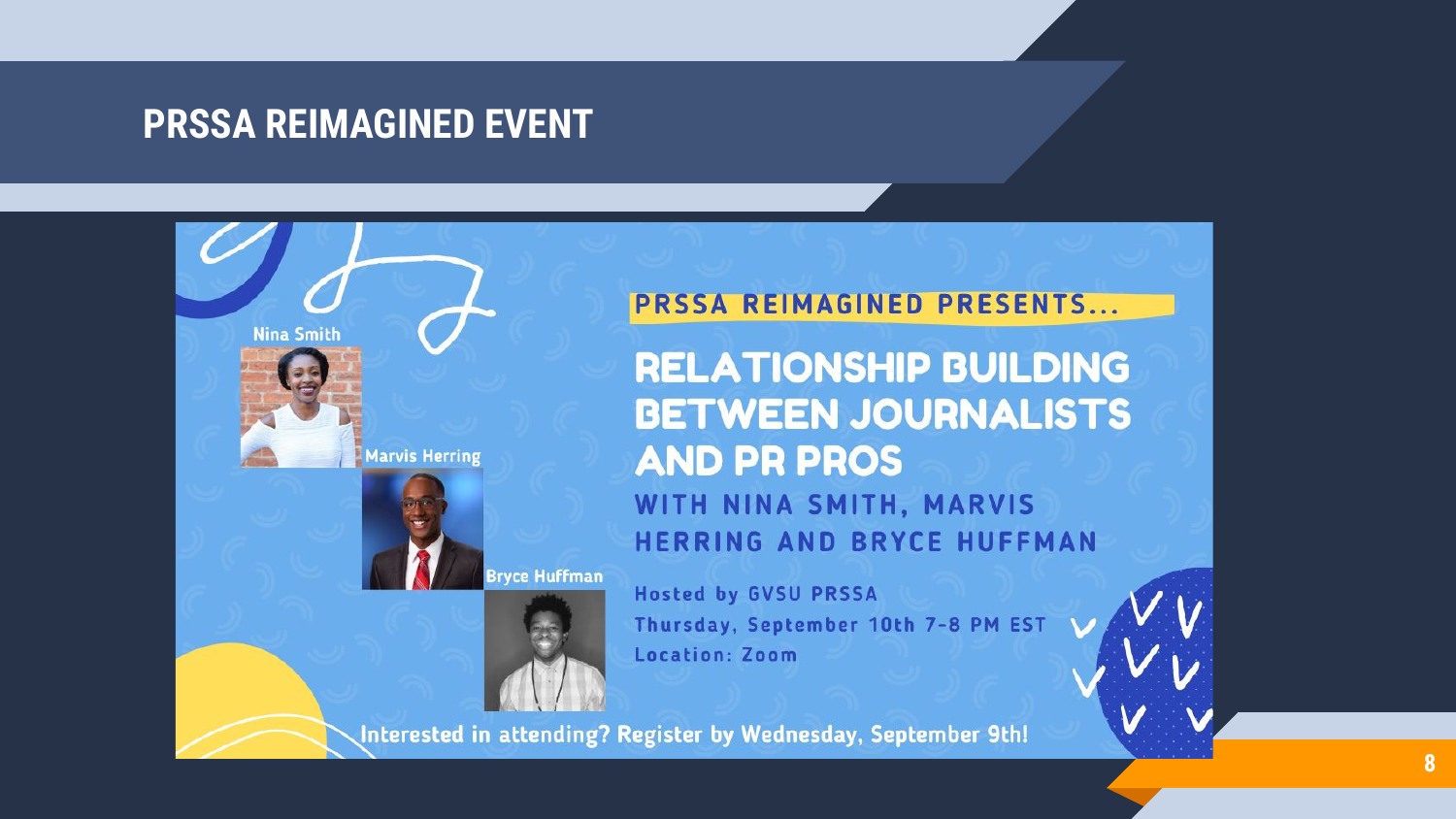# **PRSA Virtual International Conference: ICON 2020**



#### **Strategic Communications**

**Navigating a World Disrupted DISINFORMATION, PANDEMIC, SOCIAL INJUSTICE.** 

OCT. 26-29, 2020 Be there - no matter where you are in the world!